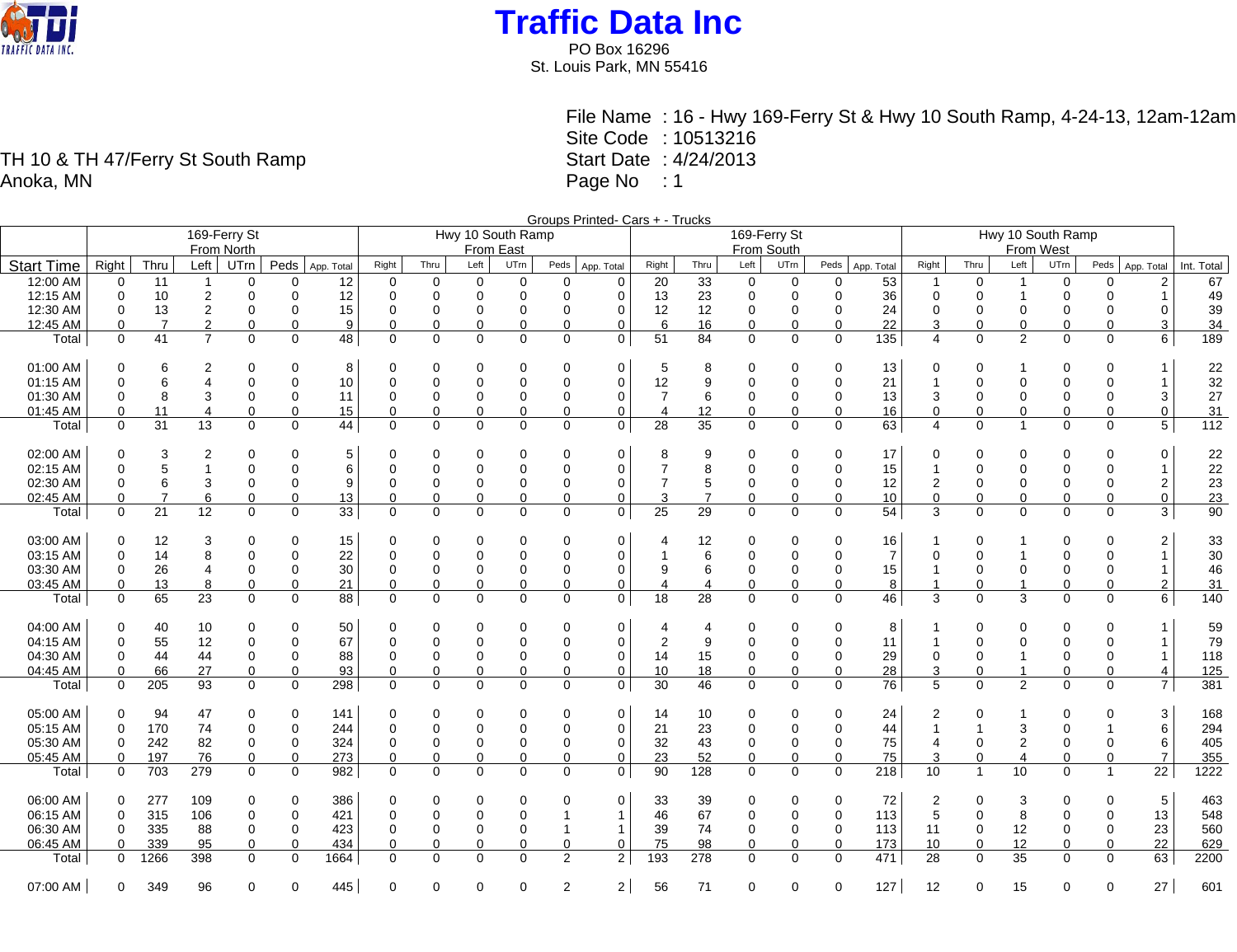

PO Box 16296 St. Louis Park, MN 55416

> File Name : 16 - Hwy 169-Ferry St & Hwy 10 South Ramp, 4-24-13, 12am-12am Site Code : 10513216

Start Date : 4/24/2013

Page No : 2

Groups Printed- Cars + - Trucks

|                   |             |      |      | 169-Ferry St     |             |                   | Hwy 10 South Ramp |             |             |             |                |                |       |      |                | 169-Ferry St |             |            |                |                |                |             |                |            |            |
|-------------------|-------------|------|------|------------------|-------------|-------------------|-------------------|-------------|-------------|-------------|----------------|----------------|-------|------|----------------|--------------|-------------|------------|----------------|----------------|----------------|-------------|----------------|------------|------------|
|                   |             |      |      | From North       |             |                   |                   |             | From East   |             |                |                |       |      |                | From South   |             |            |                |                |                |             |                |            |            |
| <b>Start Time</b> | Right       | Thru | Left | UT <sub>rn</sub> |             | Peds   App. Total | Right             | Thru        | Left        | UTm         | Peds           | App. Total     | Right | Thru | Left           | UTrn         | Peds        | App. Total | Right          | Thru           | Left           | UTrn        | Peds           | App. Total | Int. Total |
| 07:15 AM          | 0           | 327  | 92   | 0                | $\Omega$    | 419               | $\mathbf 0$       | 0           | $\mathbf 0$ | $\mathbf 0$ | $\Omega$       | $\Omega$       | 80    | 82   | 0              | 0            | $\mathbf 0$ | 162        | 19             | 0              | 12             | $\mathbf 0$ | $\mathbf 0$    | 31         | 612        |
| 07:30 AM          | $\mathbf 0$ | 340  | 99   | $\mathbf 0$      | $\Omega$    | 439               | $\mathbf 0$       | 0           | $\Omega$    | $\mathbf 0$ | $\Omega$       | $\overline{0}$ | 58    | 100  | $\mathbf 0$    | $\mathbf 0$  | $\mathbf 0$ | 158        | 12             | $\pmb{0}$      | 12             | $\mathbf 0$ | 0              | 24         | 621        |
| 07:45 AM          | 0           | 294  | 68   | 0                | $\Omega$    | 362               | $\Omega$          | 0           | 0           | 0           | 0              | 0              | 86    | 136  | 0              | 0            | 0           | 222        | 14             | $\overline{1}$ | 17             | $\Omega$    | 0              | 32         | 616        |
| Total             | $\Omega$    | 1310 | 355  | $\Omega$         | $\Omega$    | 1665              | $\Omega$          | $\Omega$    | $\Omega$    | $\Omega$    | 2              | $\overline{2}$ | 280   | 389  | $\Omega$       | $\Omega$     | $\Omega$    | 669        | 57             | $\mathbf{1}$   | 56             | $\Omega$    | $\Omega$       | 114        | 2450       |
|                   |             |      |      |                  |             |                   |                   |             |             |             |                |                |       |      |                |              |             |            |                |                |                |             |                |            |            |
| 08:00 AM          | $\Omega$    | 247  | 79   | 0                | $\Omega$    | 326               | 0                 | 0           | $\Omega$    | 0           | 0              | $\mathbf 0$    | 73    | 114  | 0              | 0            | 0           | 187        | 9              | 2              | 7              | 0           | 0              | 18         | 531        |
| 08:15 AM          | $\Omega$    | 231  | 85   | 0                | $\Omega$    | 316               | 0                 | 0           | $\Omega$    | $\Omega$    | $\Omega$       | 0              | 84    | 112  | $\mathbf 0$    | 0            | $\mathbf 0$ | 196        | 11             | 0              | 8              | $\Omega$    | $\Omega$       | 19         | 531        |
| 08:30 AM          | $\Omega$    | 231  | 98   | 0                | $\Omega$    | 329               | $\Omega$          | 0           | $\Omega$    | 0           | $\Omega$       | 0              | 55    | 68   | $\Omega$       | 0            | $\mathbf 0$ | 123        | 8              | 0              | 11             | $\Omega$    | 0              | 19         | 471        |
| 08:45 AM          | 0           | 212  | 83   | 0                | $\Omega$    | 295               | 0                 | 0           | $\mathbf 0$ | 0           | $\mathbf 0$    | 0              | 70    | 104  | $\overline{0}$ | 0            | $\mathbf 0$ | 174        | $\overline{7}$ | 0              | 9              | 0           | 0              | 16         | 485        |
| Total             | $\mathbf 0$ | 921  | 345  | $\mathbf 0$      | $\mathbf 0$ | 1266              | $\Omega$          | $\mathbf 0$ | $\mathbf 0$ | $\mathbf 0$ | $\mathbf 0$    | $\mathbf 0$    | 282   | 398  | $\mathbf 0$    | $\mathbf 0$  | $\mathbf 0$ | 680        | 35             | $\overline{2}$ | 35             | $\mathbf 0$ | $\mathbf 0$    | 72         | 2018       |
| 09:00 AM          | 0           | 188  | 47   | 0                | $\Omega$    | 235               | 0                 | 0           | 0           | 0           | 0              | 0              | 90    | 113  | 0              | 0            | -1          | 204        | 6              |                | 5              | 0           | 0              | 12         | 451        |
| 09:15 AM          | $\mathbf 0$ | 202  | 107  | 0                | $\mathbf 0$ | 309               | $\mathbf 0$       | 0           | $\Omega$    | $\Omega$    | $\overline{2}$ | $\overline{2}$ | 67    | 82   | $\mathbf 0$    | $\mathbf 0$  | $\mathbf 0$ | 149        | 15             | 0              | 14             | $\Omega$    | 0              | 29         | 489        |
| 09:30 AM          | 0           | 164  | 88   | $\mathbf 0$      | $\Omega$    | 252               | $\Omega$          | 0           | $\Omega$    | $\Omega$    | $\Omega$       | 0              | 78    | 89   | $\Omega$       | 0            | 0           | 167        | 6              | 0              | 9              | $\Omega$    | 0              | 15         | 434        |
| 09:45 AM          | 0           | 166  | 74   | $\mathbf 0$      | $\Omega$    | 240               | $\Omega$          | 0           | $\Omega$    | 0           | $\Omega$       | $\mathbf 0$    | 73    | 89   | $\mathbf 0$    | $\mathbf 0$  | $\mathbf 0$ | 162        | $\overline{7}$ | $\Omega$       | 5              | $\Omega$    | $\Omega$       | 12         | 414        |
| Total             | $\mathbf 0$ | 720  | 316  | $\mathbf 0$      | $\Omega$    | 1036              | $\Omega$          | 0           | $\mathbf 0$ | $\Omega$    | 2              | $\overline{2}$ | 308   | 373  | $\mathbf 0$    | $\mathbf 0$  | $\mathbf 1$ | 682        | 34             | $\mathbf{1}$   | 33             | 0           | $\Omega$       | 68         | 1788       |
|                   |             |      |      |                  |             |                   |                   |             |             |             |                |                |       |      |                |              |             |            |                |                |                |             |                |            |            |
| 10:00 AM          | $\Omega$    | 153  | 56   | 0                | $\Omega$    | 209               | 0                 | 0           | $\Omega$    | $\Omega$    | $\Omega$       | 0              | 73    | 100  | 0              | 0            | 0           | 173        | 12             | 0              | 9              | $\Omega$    | 0              | 21         | 403        |
| 10:15 AM          | 0           | 153  | 56   | $\overline{0}$   | $\Omega$    | 209               | $\Omega$          | 0           | $\mathbf 0$ | $\Omega$    | $\Omega$       | 0              | 65    | 73   | $\mathbf 0$    | $\Omega$     | $\mathbf 0$ | 138        | 14             | 0              | 5              | $\Omega$    |                | 20         | 367        |
| 10:30 AM          | $\Omega$    | 135  | 58   | $\pmb{0}$        | $\Omega$    | 193               | $\Omega$          | 0           | $\mathbf 0$ | 0           | $\Omega$       | 0              | 66    | 103  | $\mathbf 0$    | 0            | $\mathbf 0$ | 169        | 14             | 0              | $\overline{7}$ | $\Omega$    | 0              | 21         | 383        |
| 10:45 AM          | 0           | 148  | 43   | 0                | 0           | 191               | 0                 | 0           | 0           | 0           |                | $\mathbf{1}$   | 77    | 83   | 0              | 0            | 0           | 160        | 15             | 0              | 15             | 0           | 0              | 30         | 382        |
| Total             | $\Omega$    | 589  | 213  | $\Omega$         | $\Omega$    | 802               | $\Omega$          | $\Omega$    | $\Omega$    | $\Omega$    | $\overline{1}$ | $\mathbf{1}$   | 281   | 359  | $\Omega$       | $\Omega$     | $\Omega$    | 640        | 55             | $\Omega$       | 36             | $\Omega$    | $\mathbf{1}$   | 92         | 1535       |
|                   |             |      |      |                  |             |                   |                   |             |             |             |                |                |       |      |                |              |             |            |                |                |                |             |                |            |            |
| 11:00 AM          | 0           | 137  | 66   | 0                | $\Omega$    | 203               | $\Omega$          | 0           | $\Omega$    | 0           | $\Omega$       | 0              | 80    | 100  | 0              | 0            | 0           | 180        | 12             | $\mathbf 0$    | 10             | $\Omega$    |                | 23         | 406        |
| 11:15 AM          | 0           | 165  | 50   | 0                | 0           | 215               | 0                 | 0           | $\Omega$    | $\Omega$    | $\Omega$       | 0              | 80    | 74   | 0              | 0            | $\mathbf 0$ | 154        | 17             | 0              | 9              | $\Omega$    | 0              | 26         | 395        |
| 11:30 AM          | 0           | 132  | 57   | 0                | 0           | 189               | 0                 | 0           | $\mathbf 0$ | 0           | $\mathbf 0$    | 0              | 87    | 97   | $\mathbf 0$    | 0            | $\mathbf 0$ | 184        | 15             | 1              | $\overline{7}$ | 0           | 0              | 23         | 396        |
| 11:45 AM          | 0           | 155  | 75   | 0                | $\Omega$    | 230               | 0                 | 0           | $\mathbf 0$ | $\Omega$    | $\overline{2}$ | $\overline{2}$ | 88    | 83   | $\mathbf 0$    | $\mathbf 0$  | $\Omega$    | 171        | 19             | $\mathbf 0$    | 11             | $\Omega$    |                | 31         | 434        |
| Total             | $\Omega$    | 589  | 248  | $\Omega$         | $\Omega$    | 837               | $\Omega$          | 0           | $\Omega$    | $\Omega$    | 2              | $\overline{2}$ | 335   | 354  | 0              | $\Omega$     | $\Omega$    | 689        | 63             | $\mathbf{1}$   | 37             | $\Omega$    | $\overline{2}$ | 103        | 1631       |
|                   |             |      |      |                  |             |                   |                   |             |             |             |                |                |       |      |                |              |             |            |                |                |                |             |                |            |            |
| 12:00 PM          | 0           | 133  | 58   | 0                | $\Omega$    | 191               | 0                 | 0           | $\Omega$    | 0           | 0              | $\overline{0}$ | 96    | 127  | 0              | 0            | 0           | 223        | 19             | 0              | 14             | 0           | 0              | 33         | 447        |
| 12:15 PM          | $\Omega$    | 140  | 64   | $\overline{0}$   | $\Omega$    | 204               | $\mathbf 0$       | 0           | $\Omega$    | $\Omega$    | $\Omega$       | 0              | 85    | 125  | $\mathbf 0$    | $\mathbf 0$  | $\mathbf 0$ | 210        | 15             | $\mathbf 0$    | 8              | $\Omega$    | $\Omega$       | 23         | 437        |
| 12:30 PM          | $\Omega$    | 172  | 59   | 0                | $\Omega$    | 231               | $\Omega$          | 0           | $\Omega$    | 0           | 0              | 0              | 85    | 93   | $\Omega$       | 0            | $\mathbf 0$ | 178        | 15             | 3              | 16             | $\Omega$    | 0              | 34         | 443        |
| 12:45 PM          | 0           | 132  | 64   | $\mathbf 0$      | $\Omega$    | 196               | $\Omega$          | 0           | $\mathbf 0$ | 0           | $\Omega$       | $\mathbf 0$    | 77    | 106  | $\Omega$       | 0            | $\mathbf 0$ | 183        | 19             | $\mathbf 0$    | 11             | 0           | 0              | 30         | 409        |
| Total             | $\mathbf 0$ | 577  | 245  | $\mathbf 0$      | $\Omega$    | 822               | $\Omega$          | $\mathbf 0$ | $\Omega$    | $\Omega$    | $\mathbf 0$    | $\mathbf 0$    | 343   | 451  | 0              | $\mathbf 0$  | $\Omega$    | 794        | 68             | 3              | 49             | $\Omega$    | $\mathbf 0$    | 120        | 1736       |
| 01:00 PM          | 0           | 137  | 58   | 0                | $\Omega$    | 195               | 0                 | 0           | $\Omega$    | 0           | 0              | 0              | 91    | 125  | 0              | 0            | 0           | 216        | 20             |                | 9              | 0           |                | 31         | 442        |
| 01:15 PM          | 0           | 161  | 58   | $\mathbf 0$      | $\mathbf 0$ | 219               | 0                 | 0           | $\mathbf 0$ | $\Omega$    | $\Omega$       | $\mathbf 0$    | 69    | 112  | $\mathbf 0$    | 0            | $\mathbf 0$ | 181        | 19             | 0              | 4              | $\Omega$    | 0              | 23         | 423        |
| 01:30 PM          | $\Omega$    | 140  | 64   | $\pmb{0}$        | $\Omega$    | 204               | 0                 | 0           | $\mathbf 0$ | 0           | $\Omega$       | 0              | 95    | 119  | $\Omega$       | $\mathbf 0$  | $\mathbf 0$ | 214        | $\overline{7}$ | 0              | $\overline{7}$ | $\Omega$    | 0              | 14         | 432        |
| 01:45 PM          | 0           | 130  | 48   | $\mathbf 0$      | $\Omega$    | 178               | $\Omega$          | 0           | 0           | $\Omega$    | $\Omega$       | 0              | 122   | 111  | $\Omega$       | 0            | $\Omega$    | 233        | 11             | 0              | 13             | $\Omega$    | 0              | 24         | 435        |
| Total             | $\mathbf 0$ | 568  | 228  | 0                | $\Omega$    | 796               | $\Omega$          | 0           | $\Omega$    | $\Omega$    | $\Omega$       | 0              | 377   | 467  | $\mathbf 0$    | 0            | $\mathbf 0$ | 844        | 57             | $\mathbf{1}$   | 33             | $\Omega$    | $\mathbf 1$    | 92         | 1732       |
|                   |             |      |      |                  |             |                   |                   |             |             |             |                |                |       |      |                |              |             |            |                |                |                |             |                |            |            |
| 02:00 PM          | 0           | 173  | 66   | 0                | $\Omega$    | 239               | 0                 | 0           | 0           | 0           |                | $\overline{0}$ | 110   | 152  | 0              | 0            | 0           | 262        | 22             | 0              | 12             | 0           | 0              | 34         | 535        |
| 02:15 PM          | 0           | 177  | 72   | $\overline{0}$   | $\Omega$    | 249               | 0                 | 0           | $\Omega$    | 0           |                | -1             | 124   | 184  | 0              | $\Omega$     | $\mathbf 0$ | 308        | 10             | 0              | 8              | $\Omega$    | 0              | 18         | 576        |
| 02:30 PM          | 0           | 170  | 70   | $\Omega$         | $\Omega$    | 240               | $\Omega$          | $\Omega$    | $\Omega$    | $\Omega$    |                | $\mathbf 0$    | 105   | 177  | $\Omega$       | $\Omega$     | $\Omega$    | 282        | 16             | $\Omega$       | 11             | $\Omega$    | $\Omega$       | 27         | 549        |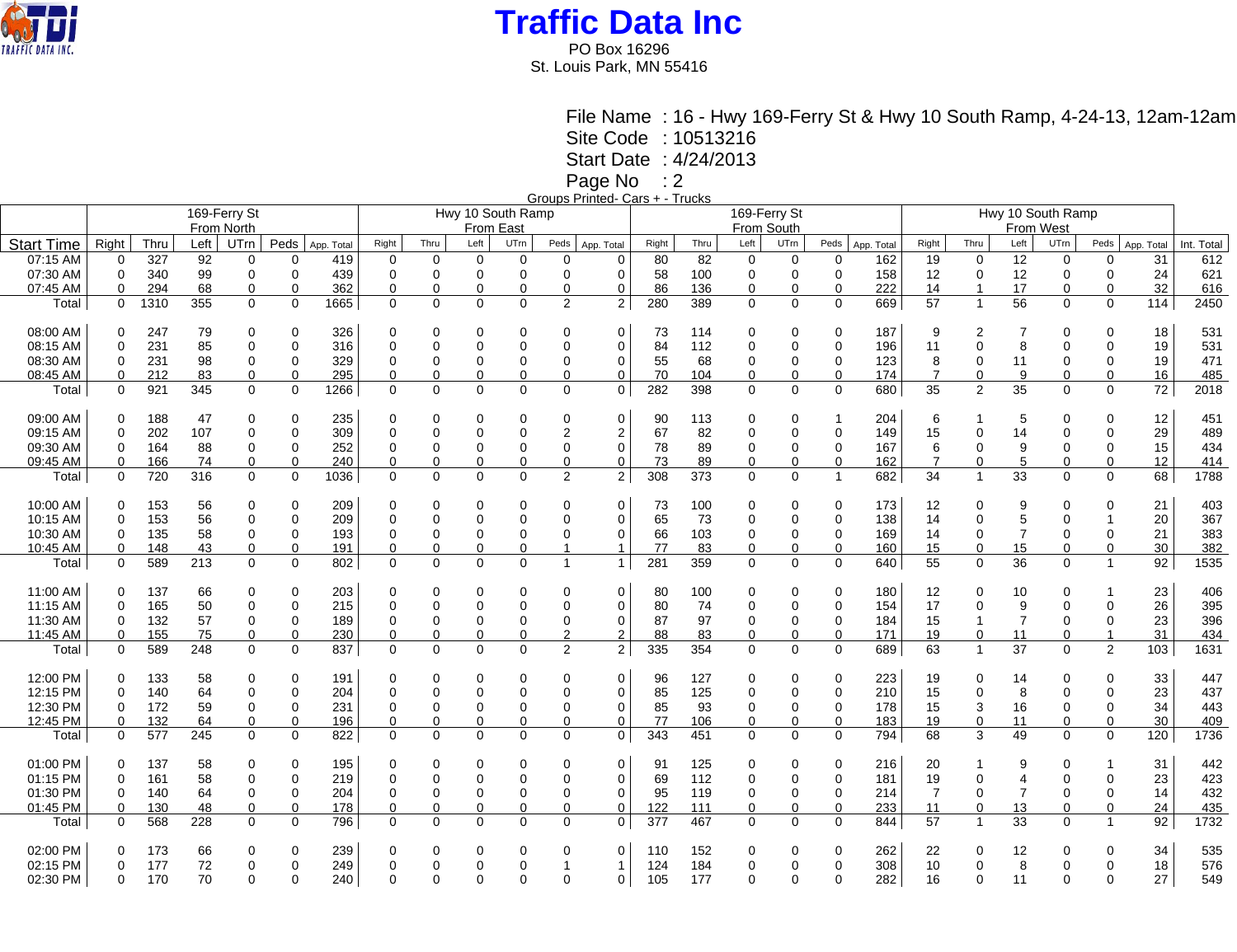

PO Box 16296 St. Louis Park, MN 55416

> File Name : 16 - Hwy 169-Ferry St & Hwy 10 South Ramp, 4-24-13, 12am-12am Site Code : 10513216

Start Date : 4/24/2013

Page No : 3

Groups Printed- Cars + - Trucks

|                   |             |      |      |              |              |            |                   |             |             |             |                | $\cdots$ $\cdots$ |            |              |                |             |          |            |       |                |                   |             |                |            |            |  |  |  |
|-------------------|-------------|------|------|--------------|--------------|------------|-------------------|-------------|-------------|-------------|----------------|-------------------|------------|--------------|----------------|-------------|----------|------------|-------|----------------|-------------------|-------------|----------------|------------|------------|--|--|--|
|                   |             |      |      | 169-Ferry St |              |            | Hwy 10 South Ramp |             |             |             |                |                   |            | 169-Ferry St |                |             |          |            |       |                | Hwy 10 South Ramp |             |                |            |            |  |  |  |
|                   |             |      |      | From North   |              |            |                   |             |             | From East   |                |                   | From South |              |                |             |          |            |       | From West      |                   |             |                |            |            |  |  |  |
|                   |             |      |      |              |              |            |                   |             |             |             |                |                   |            |              | Left           |             |          |            |       |                |                   |             |                |            |            |  |  |  |
| <b>Start Time</b> | Right       | Thru | Left | UTrn         | Peds         | App. Total | Right             | Thru        | Left $ $    | <b>UTrn</b> | Peds           | App. Total        | Right      | Thru         |                | UTrn        | Peds     | App. Total | Right | Thru           | Left              | UTrn        | Peds           | App. Total | Int. Total |  |  |  |
| 02:45 PM          | $\mathbf 0$ | 175  | 69   | 0            | $\Omega$     | 244        | 0                 | 0           | $\mathbf 0$ | $\mathbf 0$ | 0              | $\Omega$          | 131        | 191          | $\mathbf 0$    | 0           | 0        | 322        | 12    | $\mathbf 0$    | 14                | $\mathbf 0$ | 0              | 26         | 592        |  |  |  |
| Total             | $\mathbf 0$ | 695  | 277  | $\Omega$     | $\mathbf{0}$ | 972        | $\mathbf 0$       | $\mathbf 0$ | $\mathbf 0$ | $\Omega$    | $\overline{1}$ | $\mathbf{1}$      | 470        | 704          | $\mathbf 0$    | $\mathbf 0$ | 0        | 1174       | 60    | $\mathbf 0$    | 45                | $\Omega$    | $\mathbf 0$    | 105        | 2252       |  |  |  |
|                   |             |      |      |              |              |            |                   |             |             |             |                |                   |            |              |                |             |          |            |       |                |                   |             |                |            |            |  |  |  |
| 03:00 PM          | $\Omega$    | 157  | 68   | $\Omega$     | $\Omega$     | 225        |                   | 0           | $\mathbf 0$ | $\Omega$    | $\Omega$       | 0                 | 115        | 154          | 0              | $\Omega$    | 0        | 269        | 13    | $\Omega$       | 10                | 0           | $\overline{2}$ | 25         | 519        |  |  |  |
| 03:15 PM          | $\Omega$    | 213  | 70   | $\Omega$     | $\Omega$     | 283        | $\Omega$          | 0           | $\Omega$    | $\Omega$    | 0              | $\Omega$          | 119        | 192          | $\Omega$       | $\Omega$    | 0        | 311        | 16    | $\Omega$       | 9                 | 0           |                | 26         | 620        |  |  |  |
|                   |             |      |      |              |              |            |                   |             |             |             |                |                   |            |              |                |             |          |            |       |                |                   |             |                |            |            |  |  |  |
| 03:30 PM          | 0           | 180  | 88   | 0            | $\mathbf 0$  | 268        | $\Omega$          | 0           | $\mathbf 0$ | $\Omega$    | 0              | 0                 | 149        | 215          | 0              | 0           | 0        | 364        | 16    | $\mathbf 0$    | 8                 | $\Omega$    | 1              | 25         | 657        |  |  |  |
| 03:45 PM          | $\Omega$    | 175  | 81   | 0            | $\Omega$     | 256        | $\Omega$          | 0           | $\mathbf 0$ | $\Omega$    | 0              | 0                 | 163        | 212          | $\Omega$       | 0           | $\Omega$ | 375        | 13    | $\Omega$       | 3                 | $\Omega$    | $\Omega$       | 16         | 647        |  |  |  |
| Total             | 0           | 725  | 307  | 0            | $\mathbf 0$  | 1032       | 0                 | 0           | $\mathbf 0$ | 0           | $\mathbf 0$    | 0                 | 546        | 773          | 0              | $\mathbf 0$ | 0        | 1319       | 58    | $\mathbf 0$    | 30                | 0           | 4              | 92         | 2443       |  |  |  |
|                   |             |      |      |              |              |            |                   |             |             |             |                |                   |            |              |                |             |          |            |       |                |                   |             |                |            |            |  |  |  |
| 04:00 PM          | $\Omega$    | 183  | 74   | 0            | $\Omega$     | 257        | $\Omega$          | 0           | 0           | 0           | 0              | 0                 | 174        | 206          | 0              | $\Omega$    | 0        | 380        | 12    | $\Omega$       | 13                | 0           | 0              | 25         | 662        |  |  |  |
| 04:15 PM          | $\Omega$    | 233  | 92   | $\mathbf 0$  | $\mathbf 0$  | 325        | $\mathbf 0$       | 0           | $\mathbf 0$ | $\Omega$    | 2              | 2                 | 173        | 225          | $\mathbf 0$    | $\Omega$    | 0        | 398        | 14    | $\mathbf{1}$   | 6                 | $\Omega$    | 0              | 21         | 746        |  |  |  |
| 04:30 PM          | $\Omega$    | 258  | 94   | 0            | 0            | 352        | $\Omega$          | 0           |             | $\Omega$    | 0              | 0                 | 156        | 248          | 0              | 0           | 0        | 404        |       | 0              |                   | 0           | 0              | 34         | 790        |  |  |  |
|                   |             |      |      |              |              |            |                   |             | 0           |             |                |                   |            |              |                |             |          |            | 24    |                | 10                |             |                |            |            |  |  |  |
| 04:45 PM          | 0           | 217  | 87   | 0            | $\mathbf 0$  | 304        | 0                 | 0           | $\mathbf 0$ | $\Omega$    | 0              | 0                 | 166        | 211          | 0              | 0           | 0        | 377        | 17    | $\mathbf 0$    | 10                | $\Omega$    | 1              | 28         | 709        |  |  |  |
| Total             | $\Omega$    | 891  | 347  | $\Omega$     | 0            | 1238       | $\Omega$          | $\mathbf 0$ | $\Omega$    | $\Omega$    | $\overline{2}$ | $\overline{2}$    | 669        | 890          | $\mathbf 0$    | $\mathbf 0$ | 0        | 1559       | 67    | $\overline{1}$ | 39                | $\mathbf 0$ | $\mathbf{1}$   | 108        | 2907       |  |  |  |
|                   |             |      |      |              |              |            |                   |             |             |             |                |                   |            |              |                |             |          |            |       |                |                   |             |                |            |            |  |  |  |
| 05:00 PM          | 0           | 208  | 92   | 0            | $\Omega$     | 300        | $\Omega$          | 0           | $\mathbf 0$ | $\Omega$    | 2              | $\overline{2}$    | 159        | 233          | 0              | $\Omega$    | 0        | 392        | 22    | $\Omega$       | 14                | 0           | 0              | 36         | 730        |  |  |  |
| 05:15 PM          | $\Omega$    | 218  | 98   | $\mathbf 0$  | $\Omega$     | 316        | $\Omega$          | 0           | $\mathbf 0$ | $\Omega$    |                | $\overline{1}$    | 167        | 180          | $\mathbf 0$    | $\Omega$    | 0        | 347        | 14    | $\Omega$       | $\overline{7}$    | $\Omega$    | $\Omega$       | 21         | 685        |  |  |  |
| 05:30 PM          | 0           | 193  | 72   | 0            | $\Omega$     | 265        | $\Omega$          | 0           | $\mathbf 0$ | $\Omega$    | 0              | 0                 | 142        | 215          | 0              | 0           | 0        | 357        | 10    | 1              | 12                | $\Omega$    | 0              | 23         | 645        |  |  |  |
| 05:45 PM          | 0           | 169  | 66   | $\mathbf 0$  | $\Omega$     | 235        | $\Omega$          | 0           | $\mathbf 0$ | $\Omega$    | 1              | $\mathbf{1}$      | 171        | 214          | 0              | 0           | $\Omega$ | 385        | 8     | $\Omega$       | 11                | $\Omega$    | 0              | 19         | 640        |  |  |  |
|                   |             |      |      |              |              |            |                   |             |             |             | $\overline{4}$ |                   |            |              |                |             |          |            |       | $\overline{1}$ |                   |             |                |            |            |  |  |  |
| Total             | $\mathbf 0$ | 788  | 328  | $\mathbf 0$  | $\Omega$     | 1116       | $\mathbf 0$       | $\mathbf 0$ | $\mathbf 0$ | $\Omega$    |                | 4                 | 639        | 842          | $\mathbf 0$    | $\mathbf 0$ | 0        | 1481       | 54    |                | 44                | $\Omega$    | $\Omega$       | 99         | 2700       |  |  |  |
|                   |             |      |      |              |              |            |                   |             |             |             |                |                   |            |              |                |             |          |            |       |                |                   |             |                |            |            |  |  |  |
| 06:00 PM          | 0           | 169  | 61   | 0            | $\Omega$     | 230        | $\Omega$          | 0           | 0           | $\Omega$    |                | -1                | 164        | 200          | 0              | $\Omega$    | 0        | 364        | 12    | $\Omega$       | 10                | 0           | 0              | 22         | 617        |  |  |  |
| 06:15 PM          | 0           | 153  | 75   | $\mathbf 0$  | $\Omega$     | 228        | $\Omega$          | 0           | $\mathbf 0$ | $\Omega$    | 0              | 0                 | 180        | 206          | $\mathbf 0$    | $\mathbf 0$ | 0        | 386        | 13    | $\Omega$       | 9                 | $\Omega$    | $\mathbf 0$    | 22         | 636        |  |  |  |
| 06:30 PM          | $\Omega$    | 149  | 59   | 0            | 0            | 208        | $\Omega$          | 0           | 0           | $\Omega$    | 0              | 0                 | 134        | 198          | 0              | 0           | 0        | 332        | 6     | 0              | 5                 | 0           | 0              | 11         | 551        |  |  |  |
| 06:45 PM          | 0           | 129  | 45   | 0            | 0            | 174        | 0                 | 0           | 0           | $\Omega$    | 0              | 0                 | 107        | 167          | 0              | 0           | 0        | 274        | 11    | 0              | $\overline{7}$    | $\Omega$    | 0              | 18         | 466        |  |  |  |
| Total             | $\mathbf 0$ | 600  | 240  | $\Omega$     | $\mathbf 0$  | 840        | $\Omega$          | $\mathbf 0$ | $\mathbf 0$ | $\Omega$    | $\mathbf{1}$   | $\mathbf{1}$      | 585        | 771          | $\mathbf 0$    | $\mathbf 0$ | 0        | 1356       | 42    | $\Omega$       | 31                | $\Omega$    | $\mathbf 0$    | 73         | 2270       |  |  |  |
|                   |             |      |      |              |              |            |                   |             |             |             |                |                   |            |              |                |             |          |            |       |                |                   |             |                |            |            |  |  |  |
| 07:00 PM          | 0           | 124  | 53   | 0            | $\Omega$     | 177        | $\Omega$          | 0           | $\mathbf 0$ | $\Omega$    | 0              | 0                 | 105        | 124          | 0              | $\Omega$    | 0        | 229        | 8     | $\Omega$       | 9                 | 0           | $\Omega$       | 17         | 423        |  |  |  |
|                   |             |      |      |              |              |            |                   |             |             |             |                |                   |            |              |                |             |          |            |       |                |                   |             |                |            |            |  |  |  |
| 07:15 PM          | $\Omega$    | 119  | 53   | $\Omega$     | $\Omega$     | 172        | $\Omega$          | 0           | $\mathbf 0$ | $\Omega$    | 0              | 0                 | 115        | 116          | $\overline{0}$ | $\Omega$    | 0        | 231        | 11    | $\Omega$       | 10                | $\Omega$    | $\mathbf 0$    | 21         | 424        |  |  |  |
| 07:30 PM          | 0           | 98   | 33   | 0            | $\mathbf 0$  | 131        | $\Omega$          | 0           | 0           | $\Omega$    | 7              | $\overline{7}$    | 85         | 132          | 0              | 0           | 0        | 217        | 6     | $\Omega$       | 12                | $\Omega$    |                | 19         | 374        |  |  |  |
| 07:45 PM          | 0           | 95   | 46   | 0            | 0            | 141        | 0                 | 0           | 0           | $\Omega$    | $\overline{c}$ | 2                 | 81         | 109          | 0              | 0           | 0        | 190        | 5     | 0              | 3                 | 0           | 0              | 8          | 341        |  |  |  |
| Total             | 0           | 436  | 185  | $\Omega$     | $\Omega$     | 621        | $\Omega$          | $\Omega$    | $\Omega$    | $\Omega$    | 9              | 9                 | 386        | 481          | $\mathbf 0$    | $\mathbf 0$ | $\Omega$ | 867        | 30    | $\Omega$       | 34                | $\Omega$    | $\mathbf{1}$   | 65         | 1562       |  |  |  |
|                   |             |      |      |              |              |            |                   |             |             |             |                |                   |            |              |                |             |          |            |       |                |                   |             |                |            |            |  |  |  |
| 08:00 PM          | $\Omega$    | 106  | 37   | 0            | $\Omega$     | 143        | $\Omega$          | 0           | 0           | $\Omega$    | $\Omega$       | 0                 | 96         | 129          | 0              | $\Omega$    | 0        | 225        | 10    | $\Omega$       | 6                 | $\Omega$    | 0              | 16         | 384        |  |  |  |
| 08:15 PM          | 0           | 94   | 43   | 0            | $\Omega$     | 137        | $\Omega$          | 0           | $\mathbf 0$ | $\Omega$    | 0              | 0                 | 76         | 115          | 0              | 0           | 0        | 191        | 5     | $\Omega$       | 6                 | $\Omega$    | $\overline{c}$ | 13         | 341        |  |  |  |
| 08:30 PM          | 0           |      | 30   |              |              |            | $\Omega$          | 0           | $\mathbf 0$ |             |                | 1                 |            | 122          |                |             | 0        | 202        | 8     | $\Omega$       | 5                 | $\mathbf 0$ | 0              | 13         | 360        |  |  |  |
|                   |             | 114  |      | 0            | 0            | 144        |                   |             |             | 0           |                |                   | 80         |              | 0              | 0           |          |            |       |                |                   |             |                |            |            |  |  |  |
| 08:45 PM          | 0           | 88   | 22   | 0            | $\Omega$     | 110        | $\Omega$          | 0           | $\mathbf 0$ | $\Omega$    | $\overline{0}$ | 0                 | 81         | 78           | $\Omega$       | 0           | $\Omega$ | 159        | 5     | $\Omega$       | 5                 | $\Omega$    | $\Omega$       | 10         | 279        |  |  |  |
| Total             | $\Omega$    | 402  | 132  | $\Omega$     | $\Omega$     | 534        | $\Omega$          | 0           | $\Omega$    | $\Omega$    | $\mathbf{1}$   | $\mathbf{1}$      | 333        | 444          | $\Omega$       | $\Omega$    | 0        | 777        | 28    | $\Omega$       | 22                | $\Omega$    | 2              | 52         | 1364       |  |  |  |
|                   |             |      |      |              |              |            |                   |             |             |             |                |                   |            |              |                |             |          |            |       |                |                   |             |                |            |            |  |  |  |
| 09:00 PM          | $\Omega$    | 90   | 37   | $\mathbf 0$  | $\Omega$     | 127        | $\Omega$          | 0           | 0           | 0           |                | 1                 | 73         | 110          | 0              | $\Omega$    | 1        | 184        | 6     | $\Omega$       | 4                 | $\Omega$    | $\Omega$       | 10         | 322        |  |  |  |
| 09:15 PM          | $\Omega$    | 84   | 28   | $\Omega$     | $\Omega$     | 112        | $\Omega$          | 0           | $\Omega$    | $\Omega$    | 0              | $\Omega$          | 67         | 95           | $\Omega$       | $\Omega$    | 0        | 162        | 3     | $\Omega$       |                   | 0           | 0              | 6          | 280        |  |  |  |
| 09:30 PM          | 0           | 112  | 19   | 0            | $\Omega$     | 131        |                   | 0           | 0           | $\Omega$    | 0              | 0                 | 61         | 73           | 0              | $\mathbf 0$ | 0        | 134        | 4     | $\Omega$       | 6                 | $\Omega$    | 0              | 10         | 275        |  |  |  |
| 09:45 PM          | $\Omega$    | 45   | 17   | $\Omega$     | $\Omega$     | 62         |                   | 0           | $\Omega$    | $\Omega$    | $\Omega$       | 0                 | 51         | 72           | 0              | $\Omega$    | $\Omega$ | 123        |       | $\Omega$       |                   | $\Omega$    | $\Omega$       | 5          | 190        |  |  |  |
| Total             | $\Omega$    | 331  | 101  | $\Omega$     | $\Omega$     | 432        | $\Omega$          | $\Omega$    | $\Omega$    | $\Omega$    | $\mathbf{1}$   | $\mathbf{1}$      | 252        | 350          | 0              | $\Omega$    | 1        | 603        | 14    | $\Omega$       | 17                | $\Omega$    | $\mathbf 0$    | 31         | 1067       |  |  |  |
|                   |             |      |      |              |              |            |                   |             |             |             |                |                   |            |              |                |             |          |            |       |                |                   |             |                |            |            |  |  |  |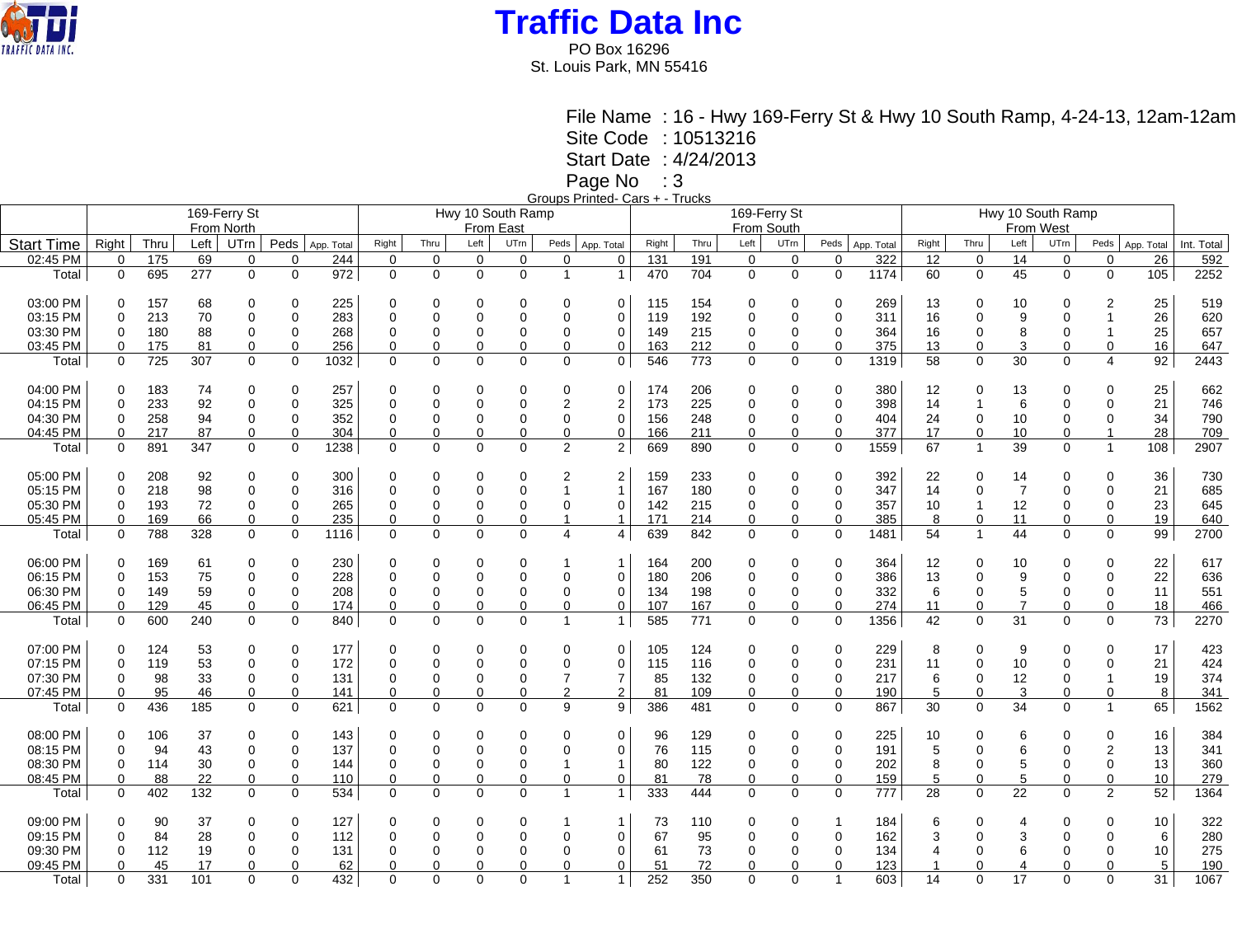

PO Box 16296 St. Louis Park, MN 55416

> File Name : 16 - Hwy 169-Ferry St & Hwy 10 South Ramp, 4-24-13, 12am-12am Site Code : 10513216

Start Date : 4/24/2013

Page No : 4

Groups Printed- Cars + - Trucks

|                    |          |       |                | 169-Ferry St<br>From North |      |            |          |      | Hwy 10 South Ramp<br>From East |          |      |            |       |      | 169-Ferry St<br>From South |          |      |            | Hwy 10 South Ramp<br>From West |          |      |      |      |            |            |  |
|--------------------|----------|-------|----------------|----------------------------|------|------------|----------|------|--------------------------------|----------|------|------------|-------|------|----------------------------|----------|------|------------|--------------------------------|----------|------|------|------|------------|------------|--|
| <b>Start Time</b>  | Right    | Thru  | Left           | UTrn                       | Peds | App. Total | Right    | Thru | Left                           | UTrn     | Peds | App. Total | Right | Thru | Left                       | UTrn     | Peds | App. Total | Right                          | Thru     | Left | UTrn | Peds | App. Total | Int. Total |  |
| 10:00 PM           |          | 55    | 17             | $\Omega$                   |      | 72         |          |      | $\Omega$                       | 0        |      |            | 40    | 56   | $\Omega$                   | $\Omega$ |      | 96         | 5                              | $\Omega$ | 3    |      |      |            | 176        |  |
| 10:15 PM           |          | 59    | 15             |                            |      | 74         |          |      |                                |          |      |            | 40    | 68   |                            |          |      | 108        |                                |          |      |      |      |            | 188        |  |
| 10:30 PM           |          | 40    | 29             |                            |      | 69         |          |      |                                |          |      |            | 23    | 40   |                            |          |      | 63         |                                |          |      |      |      |            | 140        |  |
|                    |          |       |                |                            |      |            |          |      |                                |          |      |            |       |      |                            |          |      |            |                                |          |      |      |      |            |            |  |
| 10:45 PM           |          | 29    | 5              | 0                          |      | 34         |          |      |                                | 0        |      |            | 19    | 41   | $\Omega$                   |          |      | 60         |                                |          |      |      |      | .5         | 99         |  |
| Total              | 0        | 183   | 66             | 0                          |      | 249        | $\Omega$ | 0    | $\Omega$                       | 0        |      |            | 122   | 205  | 0                          | 0        |      | 327        | 13                             | $\Omega$ | 13   | 0    | 0    | 26         | 603        |  |
|                    |          |       |                |                            |      |            |          |      |                                |          |      |            |       |      |                            |          |      |            |                                |          |      |      |      |            |            |  |
| 11:00 PM           |          | 29    | 10             |                            |      | 39         |          |      |                                |          |      |            | 22    | 32   |                            |          |      | 54         |                                |          |      |      |      |            | 98         |  |
| 11:15 PM           |          | 30    |                |                            |      |            |          |      |                                |          |      |            | 17    | 38   |                            |          |      | 55         |                                |          |      |      |      |            | 99         |  |
| 11:30 PM           |          | 27    | 8              |                            |      | 35         |          |      |                                |          |      |            | 17    | 28   |                            |          |      | 45         |                                |          |      |      |      |            | 84         |  |
| 11:45 PM           |          | 13    | $\overline{2}$ |                            |      | 15         |          |      |                                |          |      |            |       | 31   |                            |          |      | 42         |                                |          |      |      |      |            | 58         |  |
| Total              | $\Omega$ | 99    | 31             | $\Omega$                   |      | 130        | 0        | 0    | $\Omega$                       | $\Omega$ | 0    | 0          | 67    | 129  | 0                          | $\Omega$ |      | 196        | 8                              | $\Omega$ | 5    |      | 0    | 13         | 339        |  |
|                    |          |       |                |                            |      |            |          |      |                                |          |      |            |       |      |                            |          |      |            |                                |          |      |      |      |            |            |  |
| <b>Grand Total</b> | 0        | 12756 | 4789           |                            |      | 17545      |          |      |                                |          | 29   | 29         | 6710  | 9008 | $\Omega$                   |          | 2    | 15720      | 800                            | 12       | 612  |      | 13   | 1437       | 34731      |  |
| Apprch %           | 0        | 72.   | 27.3           | $\Omega$                   |      |            |          |      |                                | $\Omega$ | 100  |            | 42.7  | 57.3 | 0                          |          |      |            | 55.7                           | 0.8      | 42.6 |      | 0.9  |            |            |  |
| Total %            |          | 36.   | 13.8           |                            |      | 50.5       |          |      |                                |          | 0.1  | 0.1        | 19.3  | 25.9 | 0                          |          |      | 45.3       | 2.3                            |          | 1.8  |      |      | 4.1        |            |  |
| $Cars +$           |          | 12455 | 4631           | $\Omega$                   |      | 7086       |          |      | $\Omega$                       |          | 23   | 23         | 6489  | 8702 | $\Omega$                   |          | 2    | 15193      | 749                            | 11       | 576  |      | 12   | 1348       | 33650      |  |
| $%$ Cars +         | $\Omega$ | 97.6  | 96.7           | 0                          |      | 97.4       |          |      |                                | 0        | 79.3 | 79.3       | 96.7  | 96.6 | 0                          | $\Omega$ | 100  | 96.6       | 93.6                           | 91.7     | 94.1 |      | 92.3 | 93.8       | 96.9       |  |
| Trucks             |          | 301   | 158            |                            |      | 459        |          |      |                                |          | 6    |            | 221   | 306  | 0                          |          |      | 527        | 51                             |          | 36   |      |      | 89         | 1081       |  |
| % Trucks           |          | 2.4   | 3.3            |                            |      | 2.6        |          |      |                                |          | 20.7 | 20.7       | 3.3   | 3.4  |                            |          |      | 3.4        | 6.4                            | 8.3      | 5.9  |      | 7.7  | 6.2        | 3.1        |  |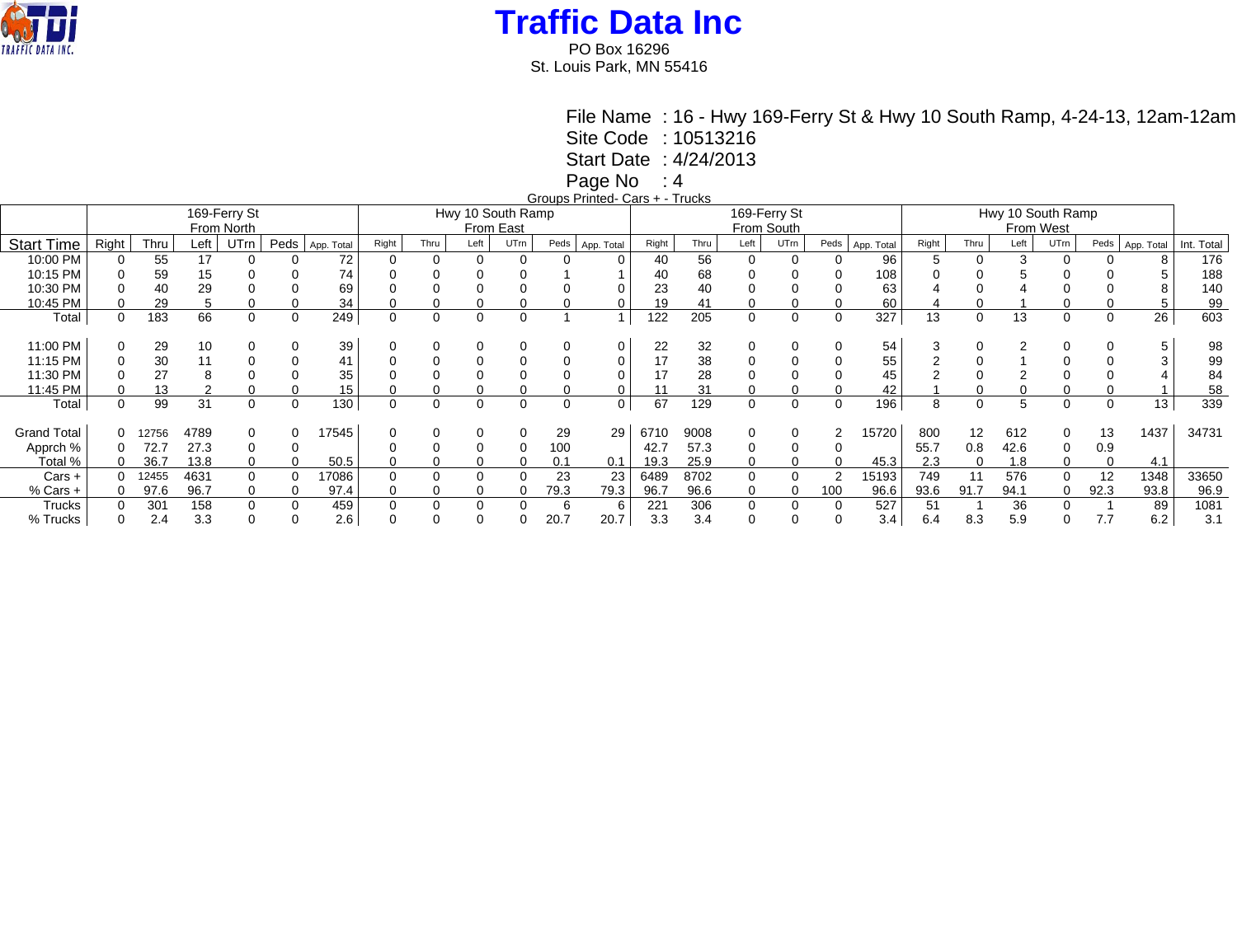

PO Box 16296 St. Louis Park, MN 55416

File Name : 16 - Hwy 169-Ferry St & Hwy 10 South Ramp, 4-24-13, 12am-12am Site Code : 10513216 Start Date : 4/24/2013 Page No : 5 169-Ferry St  $\frac{169-76 \text{ ergs}}{10086}$   $\frac{169-76 \text{ ergs}}{17086}$   $\frac{169-76 \text{ ergs}}{2278}$   $\frac{169-76 \text{ ergs}}{2428}$   $\frac{1608}{2620}$   $\frac{17545}{17545}$   $\frac{27165}{27165}$ **Loga** Q,  $\circ$  $\mathcal{O}$ 0  $\mathcal{O}$ 0 In 0 In 0  $\mathcal{O}$ 0  $\mathcal{O}$  $\circ$ 0 To<sub>tal</sub> 0  $\varphi$ 0<br>0<br>0 12455 301 12756 4631<br><u>\_158</u> 0 0  $\mathcal{O}$  $\Omega$  $\overline{0}$ 0  $\mathcal{O}$ 4789  $\overline{0}$ <u>4789 0| 0|</u><br>Left UTrn Peds  $\varphi$ 0 Right Thru 0 0 ol  $E_{\mathbf{K}}$ Right  $\begin{array}{ccc}\n\sqrt{2} & \sqrt{2} & \sqrt{2} \\
\sqrt{2} & \sqrt{2} & \sqrt{2}\n\end{array}$  Peds Right Thru Left UTm 0 1348 1348  $\frac{89}{89}$  89 0 1437 1437 Total  $\circ$  $\circ$  $\circ$ 11511 11540 29 11131 23 11154 o<br>F 576 36 612  $\frac{1}{2}$   $\frac{1}{2}$   $\frac{1}{2}$   $\frac{1}{2}$   $\frac{1}{2}$   $\frac{1}{2}$   $\frac{1}{2}$   $\frac{1}{2}$   $\frac{1}{2}$   $\frac{1}{2}$   $\frac{1}{2}$   $\frac{1}{2}$   $\frac{1}{2}$   $\frac{1}{2}$   $\frac{1}{2}$   $\frac{1}{2}$   $\frac{1}{2}$   $\frac{1}{2}$   $\frac{1}{2}$   $\frac{1}{2}$   $\frac{1}{2}$   $\frac{1}{2}$  380 - 9 386<br>0 386 Thru Left North  $\circ$  $\circ$  $\circ$  $\overline{1}$  $\overline{\phantom{0}}$ 의 4/24/2013 12:00 AM 4/24/2013 11:45 PM ا"<br>Out<br>Out Thru Left Total<br>Bio  $\circ$  $\circ$  $\circ$ 749 51 800 Cars + Trucks Right  $\mathbf{Z}$  $\circ$  $\circ$  $\circ$ 12  $\overline{\phantom{0}}$ <u>ಇ</u> Peds ಜ <sub>ಇ</sub>ದ್ದಿ<br>ಜ <sub>ಇ</sub>ದ್ದಿ ↰ ┌ ⊻ 0 0 UT<sub>rn</sub>  $\mathcal{O}_{\mathcal{E}}$ 0 Left Thru 8702 306 9008 Right<br>|6489 Peds  $\mathcal{O}$ O<sub>v</sub> 0 zd  $\overline{0}$ 0 2  $\sigma$  $22^{\circ}$ 0  $\overline{0}$  $\overline{0}$  $\overline{0}$  $\mathcal{O}$ 0 6710  $\overline{0}$  $\Omega$ 2  $\mathcal{O}$ 0  $^{\prime\hspace{-0.5pt}\prime}$ In 0 0  $\mathcal{O}$  169-Ferry St  $\varphi$ 0 13204 15193 28397 352 527 879 13556 15720 29276 Total  $\rightsquigarrow$ Out In Total